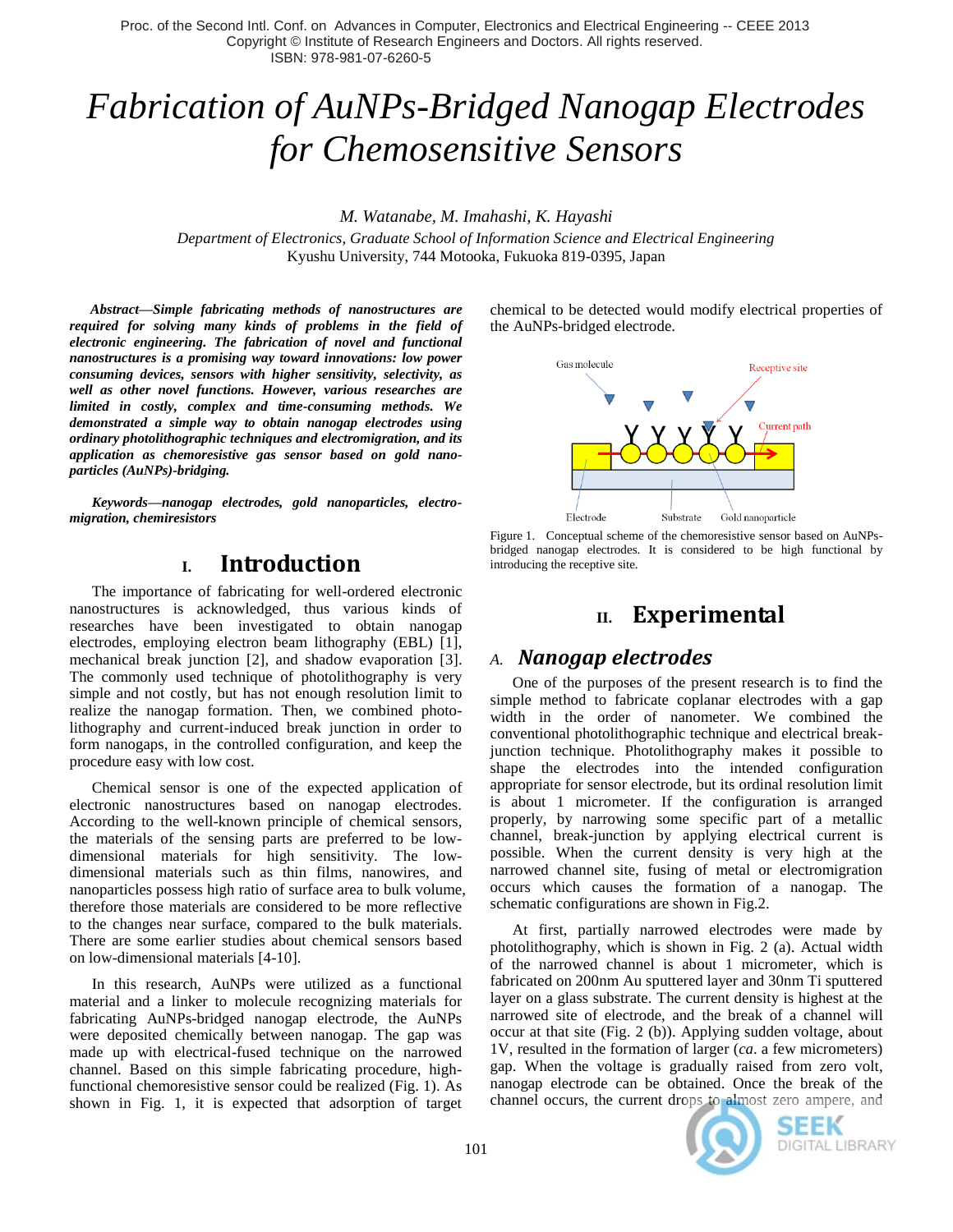Proc. of the Second Intl. Conf. on Advances in Computer, Electronics and Electrical Engineering -- CEEE 2013 Copyright © Institute of Research Engineers and Doctors. All rights reserved. ISBN: 978-981-07-6260-5

no more electromigration proceeds (Fig. 3). In the figure, it is thought that the break occurs at about 0.5 V. Optical microscope image of the electrode and SEM image of nanogap is shown in Fig. 4. Fig. 4 (a) shows the broken site at the narrowed channel. Using this method, control of the positions of nanogaps, unlike when breaking nanowires electrically which has uniform thickness. SEM image of Fig. 4 (b) shows the width of the formed gap, which is estimated to be about 50 nm or below. Consequently, the formation of nanogap was successfully fabricated by using current-induced break junction method.



Figure 2. Schematic illustrations of an electrode configuration for electrical current-induced break-junction (a) and a nanogap formed by this way (b).



Figure 3. I-V curve of electrical current-induced break-junction.

## *B. AuNPs-Bridging*

Coplanar nanogap electrodes are easy to be utilized for the study about mesoscopic phenomena or other electrical experiments. In this paper, for the application to chemoresistor, AuNPs-Bridged nanogap electrodes are fabricated. AuNPs are considered to have an ability of sensing chemical gases [7,8]. If the configuration of the nanostructure composed of AuNPs and nanogap electrodes is properly made, according to the low-dimension principle. In order to use the size effect of AuNPs, neighboring particles and electrodes should not be short-circuited entirely. For this reason, decanethiols and



Figure 4. Optical microscopic image of a nanogap electrode (b), and SEM image of nanogap (c).

decadedithiols are employed to form the thin insulating layer. Thiol compounds have thiol functional groups, which have a role of anchoring the compounds to Au surface. One decanethiol has one anchor, whereas one decanedithiol has two, which also has a role as a linker. Then, it being considered that the tunneling current flows between electrodes and AuNPs, the changes of the amount of current can be treated as the responses to the environmental changes such as gaseous concentration.

Two different procedures to obtain the AuNPs-bridged structures were conducted. Both of them adopted the wet process, in which the aqueous suspension of AuNPs and the ethanol solution of some kinds of organic materials were used. AuNPs were purchased from Sigma-Aldrich, and the sizes of AuNPs used in this study were 3.0-5.5nm. At first, AuNPsadhesive layer was formed on the surface of electrodes, by treating the electrodes in the solution of decanedithiol for 12 hours. This layer also works as insulating layer, whose thickness is estimated at about 1nm (Fig. 5 (a)). Then, treating in the suspension of AuNPs for 12hours (Fig. 6 (a)), AuNPsbridged structure could be obtained (Fig. 6 (b)). In another procedure, AuNPs-adhesive layer was formed on the glass surface between nanogap, by surface modification using the solution of (3-aminopropyl)tri-ethoxysilane (APTES). In order to avoid short-circuiting between AuNPs and electrodes, the insulating layer was formed by treating gold electrodes with decanethiols in advance (Fig. 5 (b)). Subsequently, by treating the nanogap electrode in suspension of AuNPs, bridging between the gap with AuNPs was performed (Fig. 6 (c)). After the above treatment, those electrodes were sonicated in water



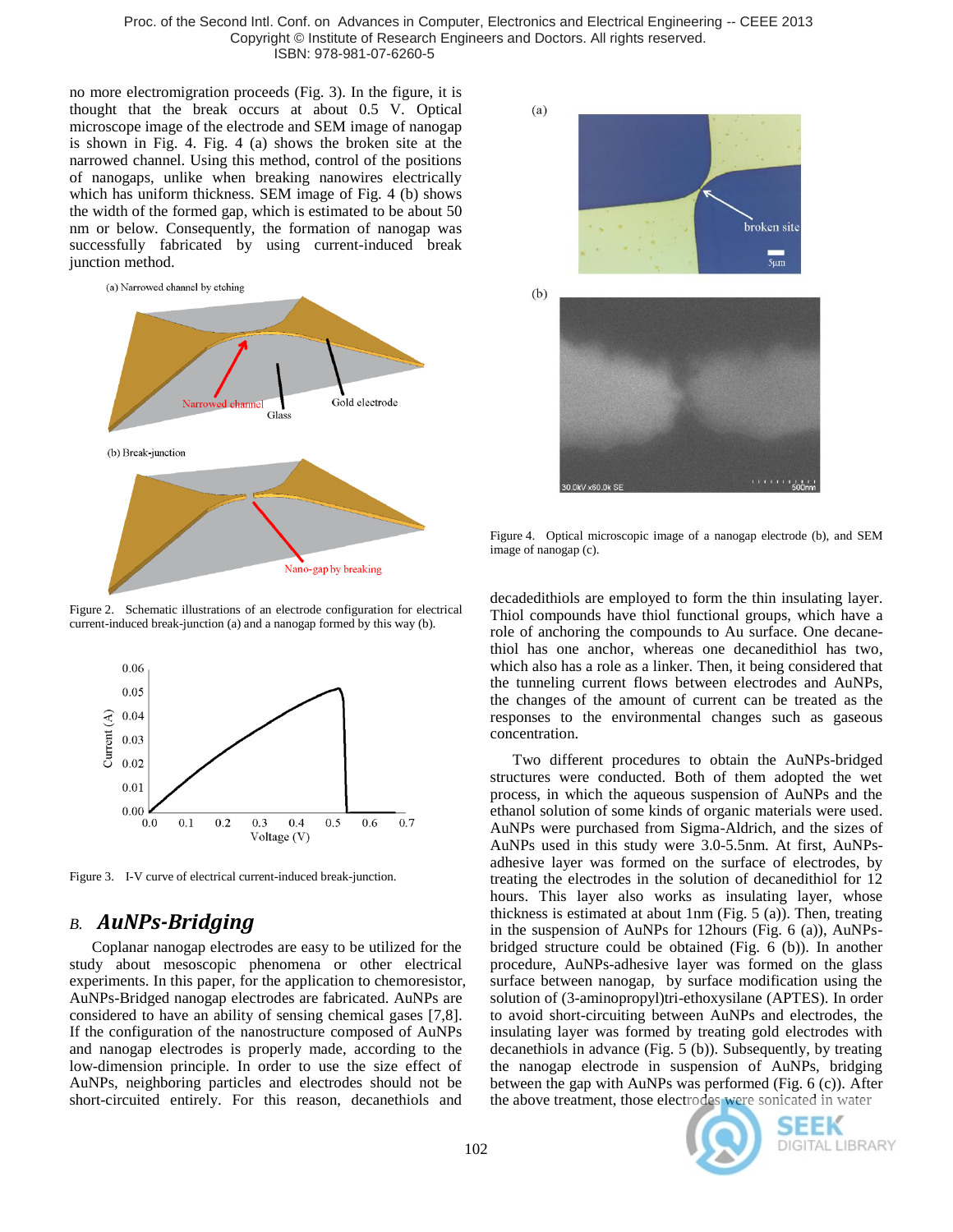

Figure 5. Schematic illustlation of the surface modification by the organic materials.



Figure 6. Schematic illustlation of the treating by the suspension of AuNPs (a), AuNPs-Bridged nanogap electrodes fabricated using dithiols (b), and using APTES and thiols (c).



for 30 seconds, to remove aggregated AuNPs. In either AuNPs-bridged electrodes, tunneling current were observed (Fig. 7), which confirmed that bridging was succeeded. In the former way, although the possibility that AuNPs are not large enough to bridge over the gap width exists, AuNPs can be firmly stuck to the surface of electrodes owing to the existence of linker layer. Therefore, it is presumable that the electrodes with nanogaps whose gap width is smaller than 10nm could be fabricated, occasionally.

#### *C. Gas responses*

The prepared AuNPs-bridged nanogap electrodes were evaluated as chemoresistor for gas sensing. Applying the constant voltage, and exposing the sensor electrodes to some kinds of gaseous chemicals (ethanol, acetone, and toluene), the changes of current was observed. To consider the effect of AuNPs in the gap, the response of no-AuNPs-bridged nanogap electrodes, which exhibited small electrical conductance, to gases was also recorded. The result of the measurement is shown in Fig. 8.

Obvious difference between these responses is the difference in the sign of the current changes. The response of AuNPs-bridged one shows positive change, but the counterpart of not bridged one is negative. These results may imply that the response of AuNPs-bridged nanogap electrodes is caused by not only the changes in tunnel barrier, such as slow swelling process or changes in dielectric constant of the barrier [4], but also the reflection of the unique electronic property of nanomaterials such as AuNPs. Similar tendencies in the gas responses were observed in the response to acetone and toluene vapors.



Figure 7. I-V curve of the AuNPs-bridged nanogap electrodes by the former way (Fig. 6 (b)). The current increased exponentially with the applied voltage, which implied the tunneling current was flowing. The result of the latter way (Fig. 6 (c)) shows a similar curve.

Figure 8. The response of AuNPs-bridged nanogap electrodes to the vapor of ethanol (a) and the response of not bridged electrodes (b). Current responses were normalized by initial electrical current value.